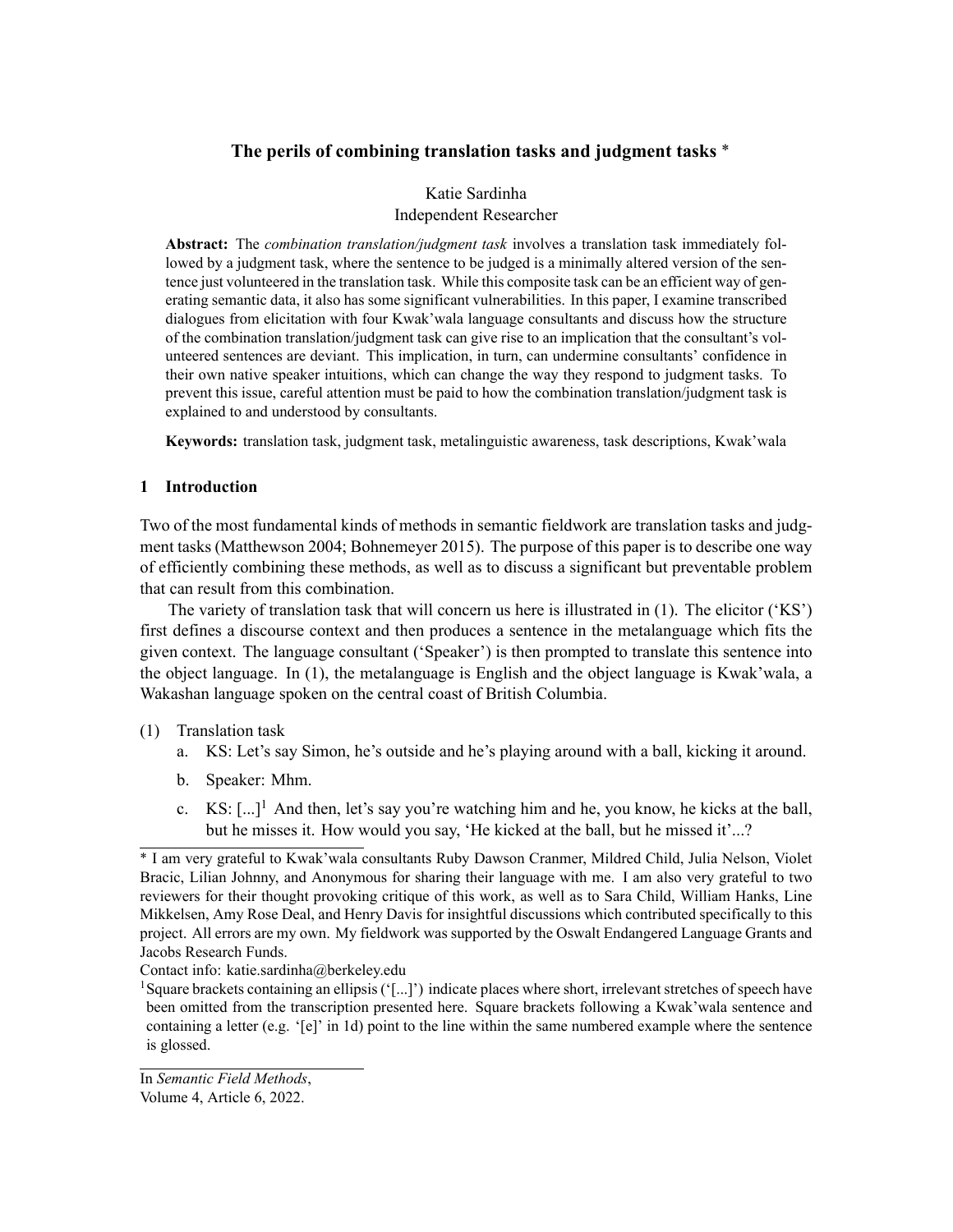d. Speaker:  $\text{Mq}^{\text{w}}$ i Simon la?i qʻay`ax?id x'a luq wsəm qʻay`akasu?. [e]

|              |                                                              |  |  |  |  |  | $\text{Mig}^w$ = i Simon lə = a = i qoyak -x?id = x = a luq səm qoyak     |  |  |  |  |                               |
|--------------|--------------------------------------------------------------|--|--|--|--|--|---------------------------------------------------------------------------|--|--|--|--|-------------------------------|
|              |                                                              |  |  |  |  |  | miss $=$ $D3$ Simon $AUX = EMB = D3$ kick BEC $=$ ACC $=$ $D4$ round kick |  |  |  |  |                               |
|              |                                                              |  |  |  |  |  |                                                                           |  |  |  |  |                               |
|              | -a -su?                                                      |  |  |  |  |  |                                                                           |  |  |  |  |                               |
| -A -ACC.PASS |                                                              |  |  |  |  |  |                                                                           |  |  |  |  |                               |
|              | lit. 'Simon missed when he kicked at the ball.' <sup>2</sup> |  |  |  |  |  |                                                                           |  |  |  |  | $(20160713-S2 \,\mathrm{VF})$ |

Translation tasks are one way of generating positive evidence for a semantic hypothesis. The example in (1), for instance, was elicited to see whether the direct object of the verb *q̓əy̓ak-* 'kick' can be accusative when the predicate has a connative interpretation (it can).

In a judgment task, the elicitor defines a discourse context and then asks the consultant to judge whether a grammatical sentence in the object language is semantically acceptable in that context. From the analyst's perspective, an 'acceptable' sentence is one that expresses a proposition that is both true and felicitous in the context. From the language consultant's perspective, what counts as an 'acceptable' sentence has a phenomenological basis: an acceptable sentence is one that sounds fitting, sensical, and natural in the given context. An example of a judgment task where the judged sentence is accepted is shown in lines  $(2h)-(2i)$  of  $(2)$ . Since the discourse context for this judgment task involves a translation task (2e)-(2g), this portion of the dialogue is included as well.

- (2) Judgment task (accepted)
	- a. KS: So let's say Mabel's dad, Bill, is gonna have open heart surgery. And she's scared for him...
	- b. Speaker: Mhm.
	- c. KS: ...that it could go wrong.
	- d. Speaker: Mhm.
	- e. KS: How would I express, um, 'Mabel's scared for her dad'...?
	- f. Speaker: I think *nuɬa* is 'concerned'. *kəɬəla* is 'afraid' or 'scared'. *nuɬa* is 'concerned'. *nuɬux̌ Mabelx̌ qəʔes ʔump*. [g]

| g. nu <sup>l</sup> ux | Mabelž                             | aə?es |                                                                | ?ump  |                            |
|-----------------------|------------------------------------|-------|----------------------------------------------------------------|-------|----------------------------|
| nut                   | $=$ ux Mabel $=$ (a)x qa $=$ i(?)s |       |                                                                | '/ump |                            |
|                       |                                    |       | concerned $= D2$ Mabel $= v2$ PREP $= 3$ .REFL.POSS[D3] father |       |                            |
|                       | 'Mabel is scared for her dad.'     |       |                                                                |       | $(20160721-S2 \text{ VF})$ |

h. KS: [...]3And does it make sense to say, um, *kəɬəlux̌ Mabelx̌ qaʔus ʔump* [i]...?

<sup>&</sup>lt;sup>2</sup>Abbreviations used in the transcription and glossing of examples include the following: - 'suffix', = 'clitic', <sup>o</sup>'softening mutation', 2 'second person', 2. Poss' second person possessor', 3. REFL. Poss 'third person possessor coreferent with subject or topic', A 'default vowel', Acc 'accusative', Acc.PASS 'accusative passive', AUX 'auxiliary', BEC 'become operator', CONT 'continuative', D2 'third person medial deictic determiner', D3 'third person distal deictic determiner', D4 'existential deictic determiner', DIR.TEL 'telic directional', EMB 'embedding vowel', INST 'instrumental', JF 'judged form', lit. 'literally', PREP 'preposition', v2 'third person medial visible', VER 'verum focus', VF 'volunteered form'.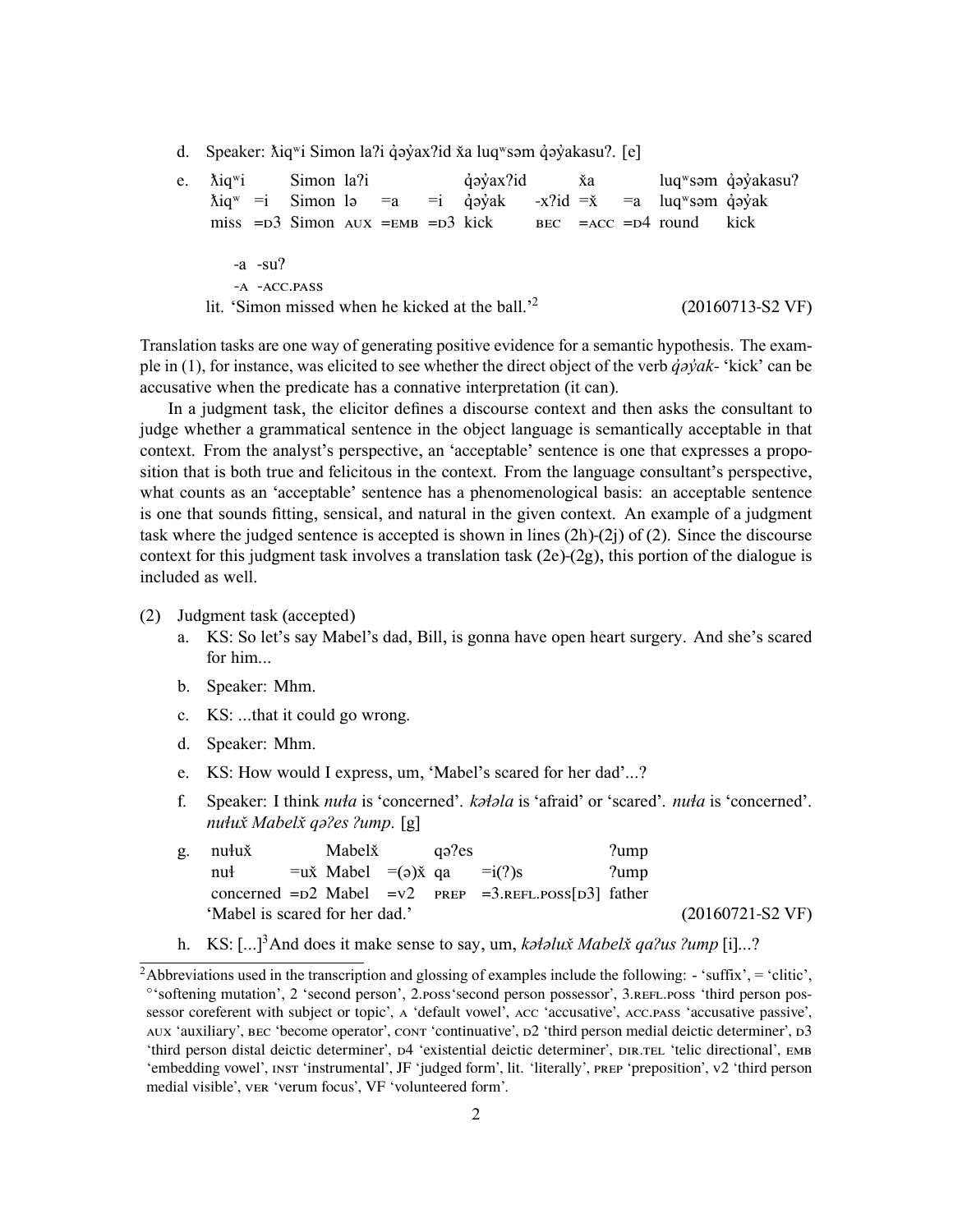- i. kəɬəlux̌ kəɬ scared - $\text{conv} = \text{D2}$  Mabel = v2 -əla =ux̌ Mabel =(ə)x̌ qa Mabelx̌ qaʔus PREP =3.REFL.POSS[D2] father  $=u(?)s$ ʔump ʔump 'Mabel is scared for her dad.' (20160721-S2 JF)
- j. Speaker: Mhm. *ʔikʔəmx̌e*. ('That's good too.')

From the judgment task in (2), we learn something about the lexical semantics of the verb *kəɬəla* 'scared, afraid', namely that it can be used in the same context as another verb, *nuła*, to express concern for a person.

A sentence that is rejected in a judgment task is either false or infelicitous in the given context. Example (3) shows an example of a judgment task where the sentence in (3a)/(3g) is rejected. Note that rather than rejecting the sentence directly, the consultant does so indirectly by correcting the offered sentence to make it express the appropriate meaning in the context. It is often the case when doing judgment tasks that follow-up discussion is needed to discover why a particular sentence has been rejected.

(3) Judgment task (rejected)

[Continuing to work within the context in (2a-c) where Mabel is scared for her Dad...]

- a. KS: And *q̓iq̓eʔqəlux̌ Mabelx̌ sis ʔum*p...? [b]
- b. #qiqe?qəlux q̓iq̓eʔq worry -əla -CONT = $D2$  Mabel = $V2$  =INST =3.REFL.POSS[D3] father  $=$ u $\times$  Mabel  $=$ ( $\infty$ ) $\times$   $=$ s Mabelx̌ sis  $=i(')$ s ʔump ʔump lit. 'Mabel is afraid of her dad.' (20160721-S2 JF)
- c. Speaker: *qaʔis ʔump.*
- d. KS: *qaʔis*?
- e. Speaker: Mhm.
- f. KS: Not *sis*?
- g. Speaker: *q̓iq̓eʔqəlux̌ Mabelx̌ sis ʔump*. [b] That means that she's 'afraid of her dad', *sis ʔump*. But if you say *qaʔis ʔump*, 'for'.

Judgment tasks are useful for generating negative evidence for semantic hypotheses. The example in (3), for instance, provides evidence that a benefactive interpretation is not available for phrases headed by the instrumental case marker, *=s*.

One very efficient way of generating semantic data is to combine translation tasks and judgment tasks. What I will refer to as a *combination translation/judgment task* involves a translation task immediately followed by a judgment task, where the sentence to be judged is a minimally altered version of the sentence just volunteered in the translation task. Combination translationjudgment tasks involve the generalized procedure in (4):

<sup>&</sup>lt;sup>3</sup>At this point in the dialogue, the Speaker volunteers a Kwak'wala sentence that elaborates on (2g), describing why exactly Mabel is scared for her Dad (...*qu la* $\lambda$  *q<sup>w</sup>ax̃?idsu?* $\lambda$  'for if he's gonna be operated on'). The judgment that immediately follows is understood as being within this same context.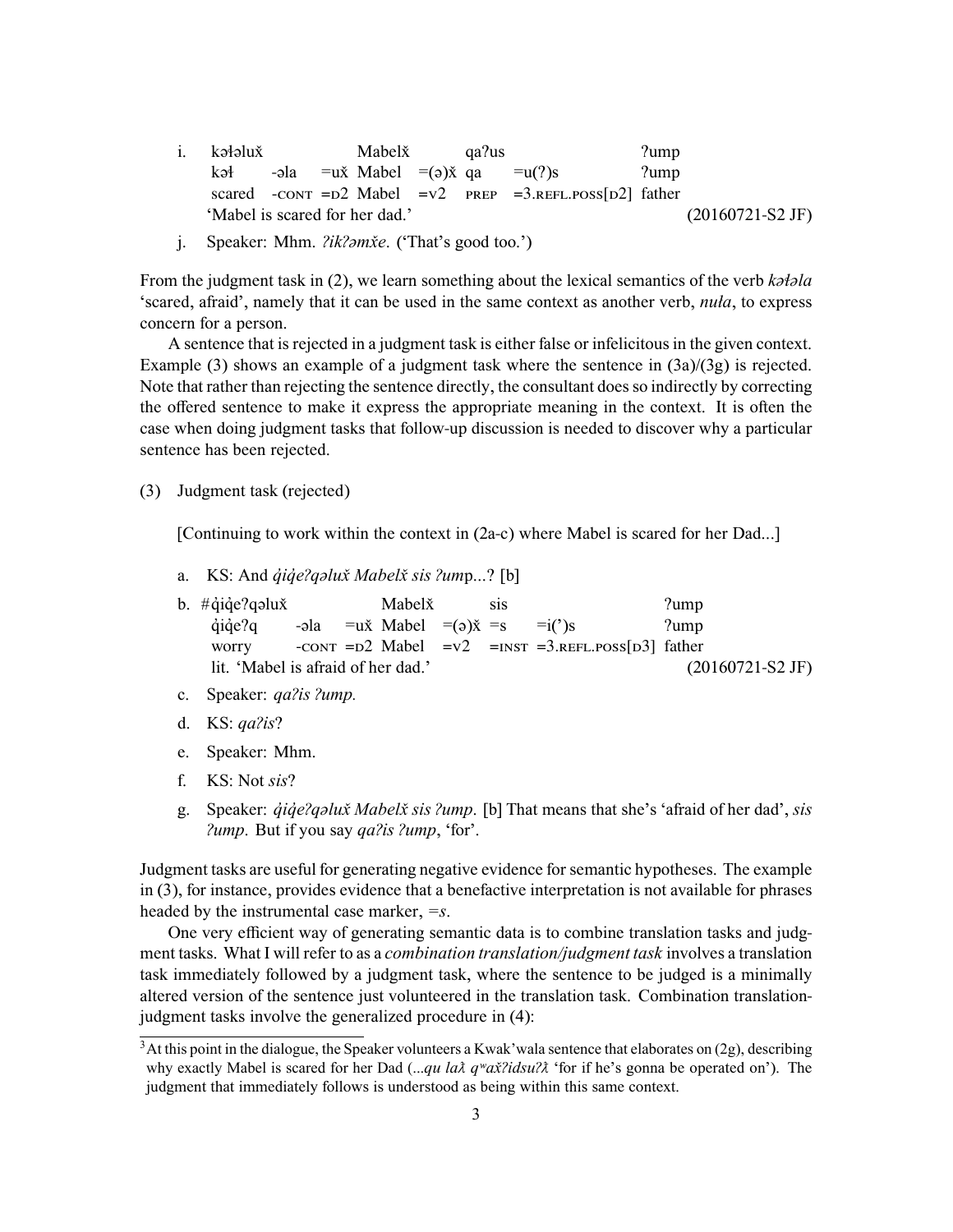- (4) Combination translation/judgment task
	- a. Define a discourse context.
	- b. Carry out a translation task from the metalanguage into the object language, obtaining a volunteered translation in the object language.
	- c. Take the volunteered translation from step (b) and alter it minimally in a way that is relevant to the hypothesis being investigated. The sentence created in this way is called the constructed sentence.
	- d. Carry out a judgment task using the constructed sentence to see whether it is acceptable within the discourse context defined in (a).

A volunteered translation is altered 'minimally', as referenced in step (4c), if the volunteered translation and the constructed sentence are identical except for one change. For instance, the translation task in (2) and the follow-up judgment task in (3) do not qualify as a combined translation/judgment task because the difference between either (2g) or (2i) and (3b) is not minimal: both the verb and the way the internal argument of the verb is marked have been altered.

I have made extensive use of combination translation/judgment tasks to investigate the semantics of object case marking in Kwak'wala (Sardinha 2016, 2017, 2018). In this language, there are two morphological cases for marking objects: instrumental (*=s*) and accusative (*=x̌*) 4 . Empirically, investigating the semantic basis of object case has primarily involved looking at which contexts with transitive predicates allow instrumental objects only, which allow accusative objects only, and which allow objects in either case, in addition to looking at the range of interpretations that can be coerced by the presence of each case marker.<sup>5</sup>

An example of a combined translation/judgment task being used to investigate the semantics of object case in Kwak'wala is shown in (5). The consultant's volunteered sentence contains an accusative object, and the constructed sentence contains an instrumental object; otherwise, these sentences are identical. In this example, the consultant accepts the constructed sentence and comments that it sounds semantically equivalent to the translation she had just volunteered in the same context.

- (5) Combination translation/judgment task (constructed sentence is accepted)
	- a. KS: So let's say, um, Mabel she runs into the room. She has this book. And she puts it down on the table quickly, and then she runs out. How would I say 'Mabel put down the book quickly'...?
	- b. Speaker: *han̓akʷili Mabel ʔəx̌ʔaliɬa x̌a k̓ak̓adəkʷsiladzu.* [c]
	- c. hanakwili haṅakʷila =i Mabel ?əxॅ do.quickly =D3 Mabel do Mabel ʔəx̌ʔaliɬa -(g)aʔɬ - *◦* iɬ -DIR.TEL -in.house -A =**ACC** =D4 book -a **=x̌ x̌**a =a k̓ak̓adəkʷsiladzu k̓ak̓adəkʷsiladzu 'Mabel put the book (**ACC**) down quickly (in the house).' (20160707-S2 VF)

<sup>&</sup>lt;sup>4</sup>More specifically, the case markers  $=$  s 'instrumental' and  $=\dot{x}$  'accusative' are used for marking third person arguments. There is a separate set of forms for first person and second person objects (Sardinha 2017:6).  $5$ See for instance sentence (6m), where instrumental case coerces a nonsense interpretation.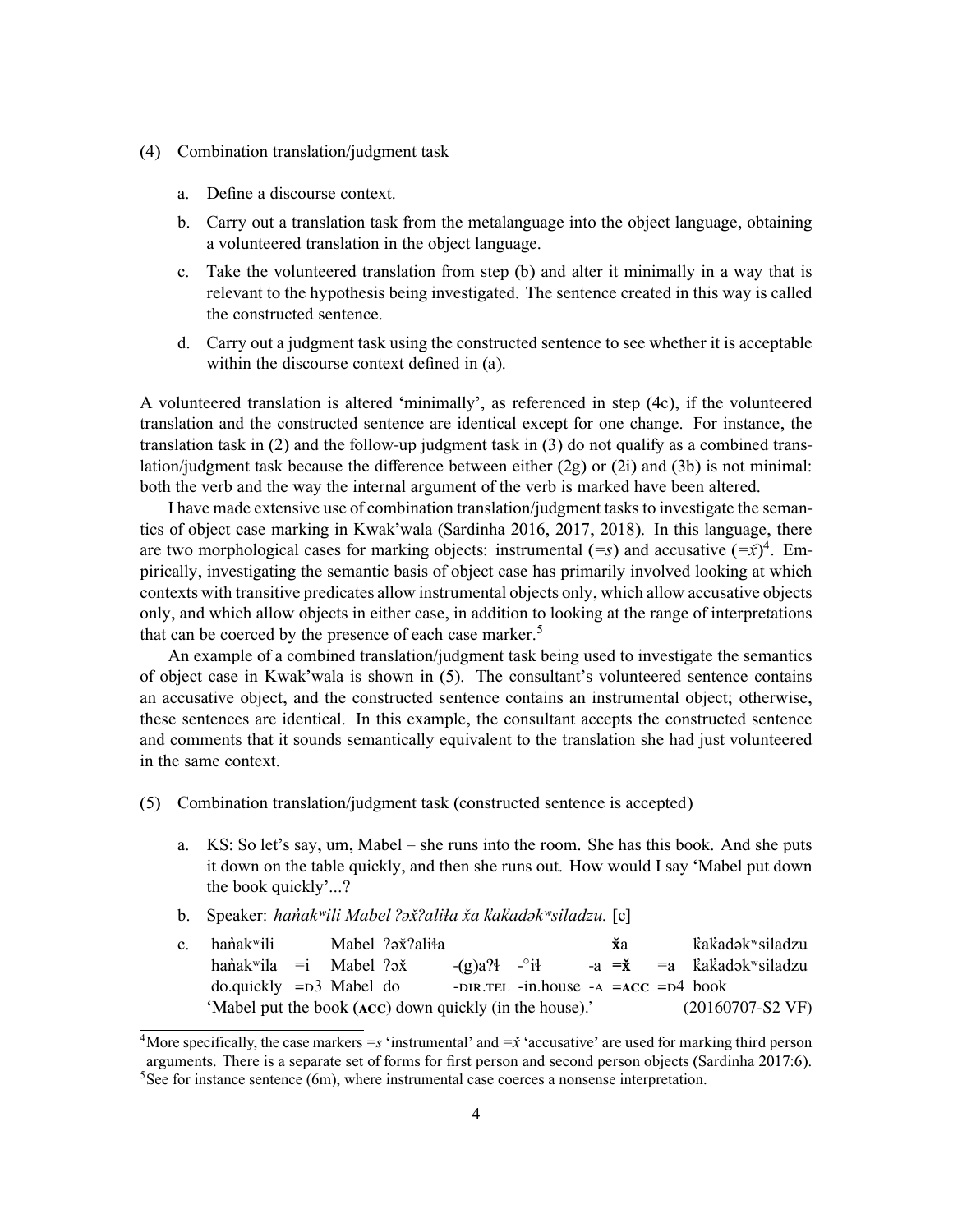- d. KS: I'm gonna change it a little bit, and you can tell me if it's...
- e. Speaker: *w̓iga* ('Let's go.').
- f. KS: *han̓akʷili Mabel ʔəx̌ʔaliɬa SA k̓akk̓adəkʷsiladzu*. [g]
- g. hanak<sup>w</sup>ili haṅakʷila =i do.quickly =D3 Mabel do Mabel ?ə**x**?aliła Mabel ?ə<del>x</del>ॅ  $-(g)a$ <sup>1</sup> -DIR.TELL -in.house -A =**INST** =D4 book - *◦* iɬ  $-a = s$ **s**a  $=$ a k̓ak̓adəkʷsiladzu k̓ak̓adəkʷsiladzu 'Mabel put the book (**INST**) down quickly (in the house).' (20160707-S2 JF)
- h. Speaker: Mhm. It's, it's just as legal as the first one.
- i. KS: Kay. And do you notice any difference?
- j. Speaker: It doesn't change what you're saying.
- k. KS: Yeah. Does it change the way you're looking at it?
- l. Speaker: Mhm, no.
- m. KS: No.
- n. Speaker: It's just the sound, that's all you've changed. But it's still, uh, understandable.<sup>6</sup>

Another example of a combination translation/judgment task used to investigate object case is shown in (6). In this example, the consultant's volunteered sentence contains an accusative object and the constructed sentence contains an instrumental object. This time the consultant rejects the constructed sentence, expressing this rejection by providing an obviously nonsensical translation for it. (This nonsense translation was accompanied by body language and a tone of voice that communicated disapproval of the constructed sentence, aspects of the situation that are not apparent from the transcript below).

- (6) Combination translation/judgment task (constructed sentence is rejected)
	- a. KS: 'Katie is putting the hat away.' {*KS puts the hat she is holding into her cloth bag.*}
	- b. Speaker: Finally going to sleep.<sup>7</sup>
	- c. KS: Yeah.
	- d. Speaker: *ləm̓ux̌ gəʔx̌ux̌ Katiyəx̌ʷa ƛə*təmɬ. [i]
	- e. KS: *ləm̓ux̌ gəx̌ux̌*…?
	- f. Speaker: *gə?xuxॅ Katiyəx̌<sup>w</sup>a*  $\lambda$ *ətəmł.*
	- g. KS: *…Katiyəx̌ʷa ƛətəmɬ*. Um,*ləm̓ux̌ gəʔx̌ux̌ Katiyəx̌ʷa ƛətəmɬ.* [i]
	- h. Speaker: *ʔəm* ('Yeah').

 ${}^{6}$ In sentence (5g), the instrumental case adds meaning that is redundant with respect to entailments of the verb. Hence, the speaker's judgment in (5h) is a judgment about semantic equivalence between (5c) and (5g) and is not merely a grammaticality judgment. See Sardinha (2017:50-88) for relevant discussion.

<sup>&</sup>lt;sup>7</sup>We had been talking about putting the hat places for quite some time already in the session, and Speaker 2 is making a joke here about how tired the hat must be after its journeying.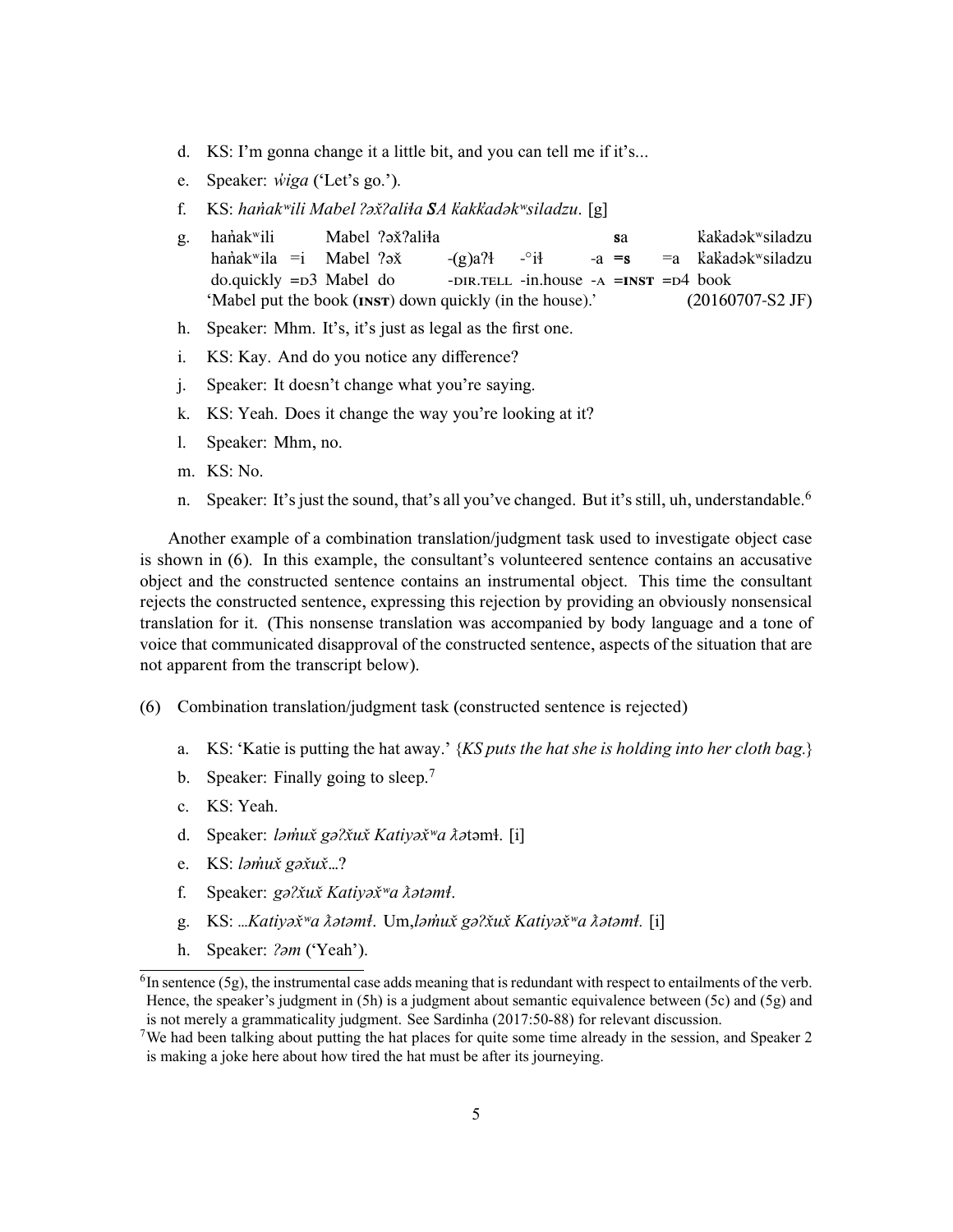- i. ləm̓ux̌ lə AUX =ʔm =ux̌ gəʔx̌  $=$ vER  $=$   $D2$  stow gəʔx̌ux̌ =ux̌ Katie =D2 Katie Katiyəx̌ =(ə)x̌ =**x̌**a  $= v2$   $= ACC$   $= D2$   $= D4$  hat **x̌ʷ**a  $=$ w  $=$ a ƛətəmɬ ƛətəmɬ 'Katie is putting the hat (**ACC**) away.' (20160720-S2 VF)
- j. KS: Can I say, *ləm̓ux̌ gəʔx̌ux̌ Katiyəx̌ sux̌ ƛətəmɬ* [m]…?
- k. Speaker: 'You're using the hat to put the hat away'.8
- l. KS: Kay. *k̓i's nəqa* ('Not correct').

|                                                                    |                                                                                                             | Aətəmi |                    |
|--------------------------------------------------------------------|-------------------------------------------------------------------------------------------------------------|--------|--------------------|
|                                                                    | lə =?m = $u\ddot{x}$ gə? $\ddot{x}$ = $u\ddot{x}$ Katie =( $\dot{y}$ ) $\ddot{x}$ = $\dot{s}$ = $u\ddot{x}$ |        |                    |
|                                                                    | AUX = VER = $D^2$ stow = $D^2$ Katie = $v^2$ = INST = $D^2$                                                 |        |                    |
| lit. 'Katie is using the hat ( <b>INST</b> ) to put the hat away.' |                                                                                                             |        | $(20160720-S2$ JF) |

Combining translation tasks and judgment tasks in the way illustrated in (5)-(6) is methodologically efficient, as it allows the researcher to use one discourse context to obtain two types of data in rapid succession. This is very useful in any fieldwork context where elicitation time is limited. The combination translation/judgment task can also help reduce the number of contexts which need to be introduced in a session. This is helpful because introducing too many discourse contexts in one elicitation session can be mentally taxing for the language consultant.

Despite these advantages, combining translation tasks and judgment tasks in the way I've described is not always benign. In fact, a significant problem with this method became apparent to me in the course of my fieldwork on object case. In the remainder of this paper, I will examine how the combination translation/judgment task led Kwak'wala consultants to become metalingistically aware of the topic under investigation, and how the structure of the combination translation/judgment task resulted in several language consultants beginning to doubt the reliability of their own native speaker intuitions, leading them to change the way they responded to the judgment portion of the task. I will begin by examining the empirical pattern that led me to discover that there was a problem associated with the method (Section 3), and then will explain what I believe to be the nature and origin of this problem (Section 4). Following this, I will discuss how the problem may be prevented by carefully explaining the task to consultants (Section 5). In the final section (Section 6), I will discuss the relevance of these findings to semantic fieldwork more generally.

#### **2 Detecting a problem**

The fieldwork under discussion in this paper was carried out during the summer of 2016 in three BC communities: Fort Rupert, Tsulquate, and Vancouver. Six native Kwak'wala speakers, all in their mid-seventies to mid-eighties, worked as language consultants to investigate the semantics of object case marking in Kwak'wala. Of these six consultants, four completed combination translation/judgment tasks, while the remaining two consultants contributed positive data to the project but did not provide judgments. All of the elicitation sessions referenced below were carried out one-on-one. The four consultants who engaged in combination translation/judgment

<sup>&</sup>lt;sup>8</sup>The interpretation of the hat as both instrument and theme in this example is notable, and is explained by a movement analysis in Sardinha (2017:170-175).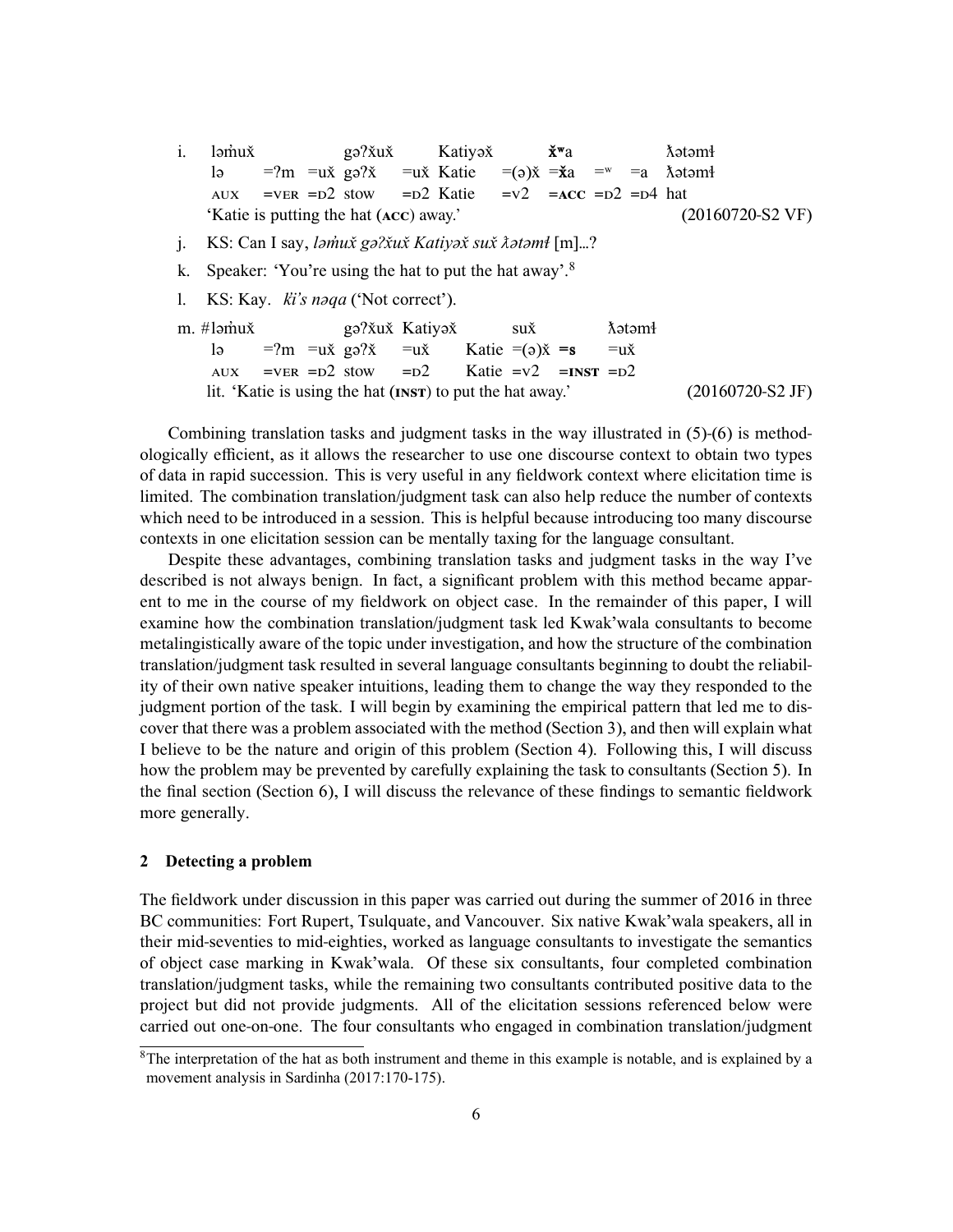tasks, who are referred to as Speaker 1, 2, 3, and 4 below, had all previously worked with me for between five and seven years at the time of investigating object case. All were also involved, at least sporadically, in Kwak'wala language teaching, and all had experience working with linguists other than me. Significantly, all four of these consultants were experienced in carrying out both translation tasks and judgment tasks prior to engaging in combination translation/judgment tasks.

I realized that the combination translation/judgment task was causing problems when these four consultants began exhibiting two different patterns of responses to the task. On the one hand, Speaker 1 and Speaker 2 appeared to be carrying out the combination translation/judgment task as intended. Their data exhibited the overall pattern in (7):

- (7) Combination translation/judgment task data: Speaker 1 and Speaker 2
	- a. Speaker 1 and Speaker 2's judgment data agreed with each others', but differed from that of Speaker 3 and Speaker 4.
	- b. Speaker 1 and Speaker 2's judgment data were consistent with their positive (corpus) data. For example, neither speaker was observed to spontaneously produce a sentence with the verb *kəɬ-* 'afraid' and an accusative object, and both speakers rejected sentences with  $k\partial t$ - and an accusative object in the judgment portion of the task.
	- c. Speaker 1 and Speaker 2 accepted some constructed sentences and rejected some constructed sentences.

The semantic data from Speaker 3 and Speaker 4, on the other hand, indicated that these speakers were responding to the task in some unanticipated way. In contrast with Speaker 1 and Speaker 2, these speakers showed a strong tendency to accept every constructed sentence they were asked to judge. Their overall data exhibited the pattern in (8):

- (8) Combination translation/judgment task data: Speaker 3 and Speaker 4
	- a. Speaker 3 and Speaker 4's judgment data agreed with each others', but differed from that of Speaker 1 and Speaker 2.
	- b. Speaker 3 and Speaker 4's judgment data were not always consistent with their positive (corpus) data. For example, neither speaker was observed to spontaneously produce a sentence with the verb *kəɬ-* 'afraid' and an accusative object, though both speakers accepted sentences with *kəɬ-* and an accusative object in the judgment portion of the task.
	- c. With few exceptions, Speaker 3 and Speaker 4 accepted every constructed sentence.

In the midst of elicitation, it was puzzling to me why these two language consultants were accepting nearly every constructed sentence when doing the combination translation/judgment task. As elicitation proceeded, however, clues about what was happening gradually emerged from these speakers' metalinguistic commentary.9

<sup>&</sup>lt;sup>9</sup>These clues became more apparent during the process of transcribing these sessions, which took place a few months after the sessions themselves. Yet while it would take months studying the transcriptions of sessions for me to understand clearly what was happening with respect to the combination translation/judgment task,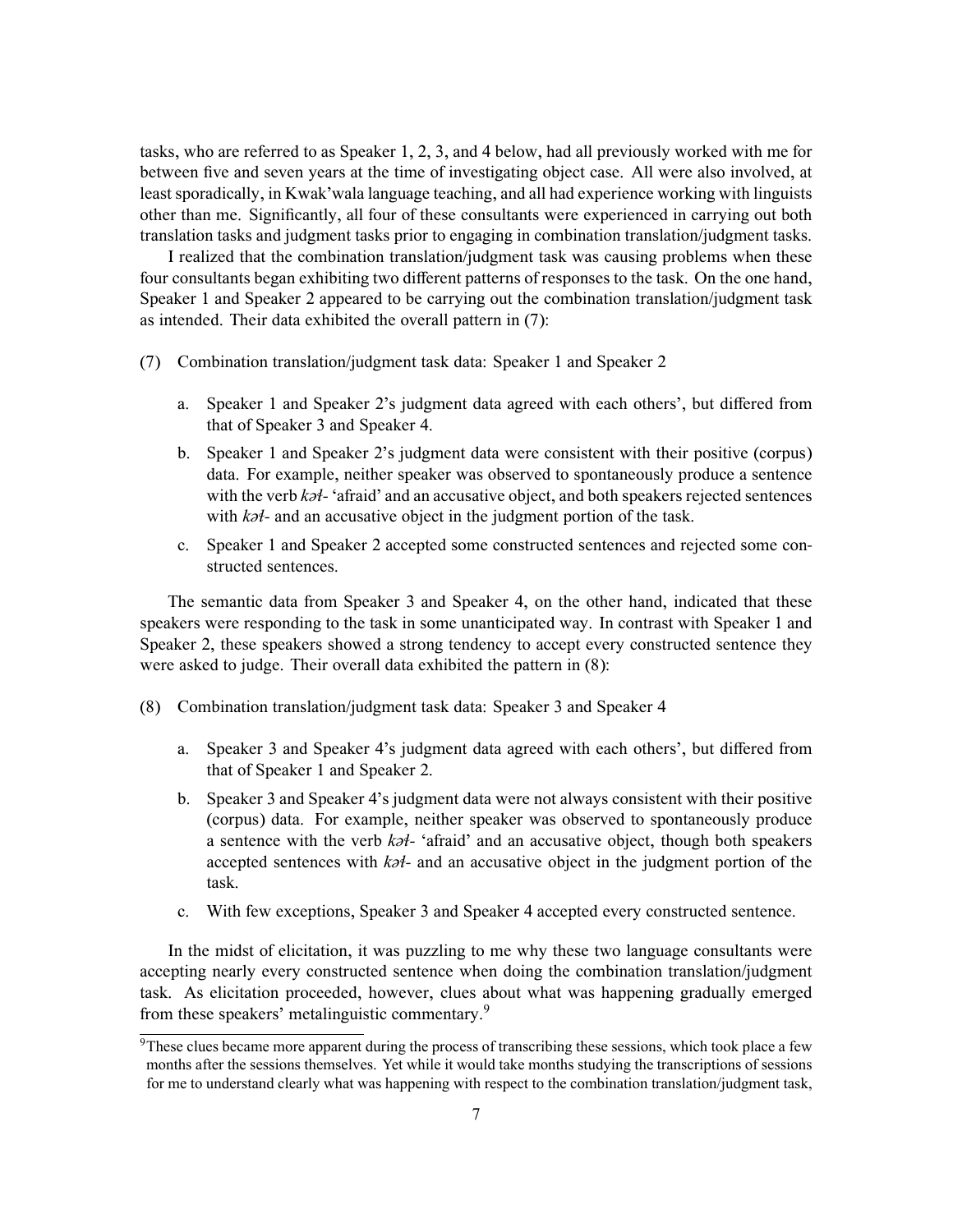The transcriptions of commentary in examples (9)-(12) are taken from elicitation with Speaker 3. In (9), which took place soon after we began doing combination translation/judgment tasks, Speaker 3 rejects a constructed sentence but mentions that other speakers might have a different judgment than her.

- (9) Speaker 3 commentary: volunteered form with accusative object (=*x̌*), judged form with instrumental object (*=s*)
	- a. Speaker: I wouldn't [put *sux̌* in the sentence]. But...
	- b. KS: Okay.
	- c. Speaker: ...some people might be different, hun. (20160707-S3 VF)

This explicit focus on how other Kwak'wala speakers might judge the constructed sentence occurred several times during the same session. At one point in the session, some time after the dialogue in (9), KS clumsily tried to address Speaker 3's focus on other Kwak'wala speakers by expressing that she takes Speaker 3's native speaker intuitions seriously. In response, Speaker 3 reaffirms the possibility of other speakers' intuitions being different than hers (10).

- (10) Speaker 3 commentary
	- a. KS: When I ask you these questions, so if it's something you wouldn't say...
	- b. Speaker: Uh-huh.
	- c. KS: ...then, I'll, say that it's not good.
	- d. Speaker: *ʔəm* ('Yes').
	- e. KS: Cuz you're the expert.
	- f. Speaker: Okay. But somebody might say different. (20160707-S3 VF)

As this same session progressed and more combined translation/judgment tasks were carried out, Speaker 3 began not just accepting every constructed sentence, but even expressing a preference for each constructed sentence over the one she had just previously volunteered. This is reflected in the commentary in (11), in which Speaker 3 responds to a judgment task by reflecting negatively on the sentence she had just volunteered (which contained an accusative object). She then remarks that the constructed sentence she has been offered to judge (with an instrumental object) would be a more proper sentence for the purpose of teaching the language.

- (11) Speaker 3 commentary: volunteered form with accusative object (*=x̌*), judged form with instrumental object(*=s*)
	- a. Speaker: I think sometimes mine are a little too... I think if you're teaching somebody, that second one you said [with *=sada*], sounds better. (20160707-S3 VF)

it was obvious at the time of elicitation that the task was causing a major disruption to these two consultants' normal response patterns. As soon as I realized this, I stopped using the combination translation/judgment with these two consultants.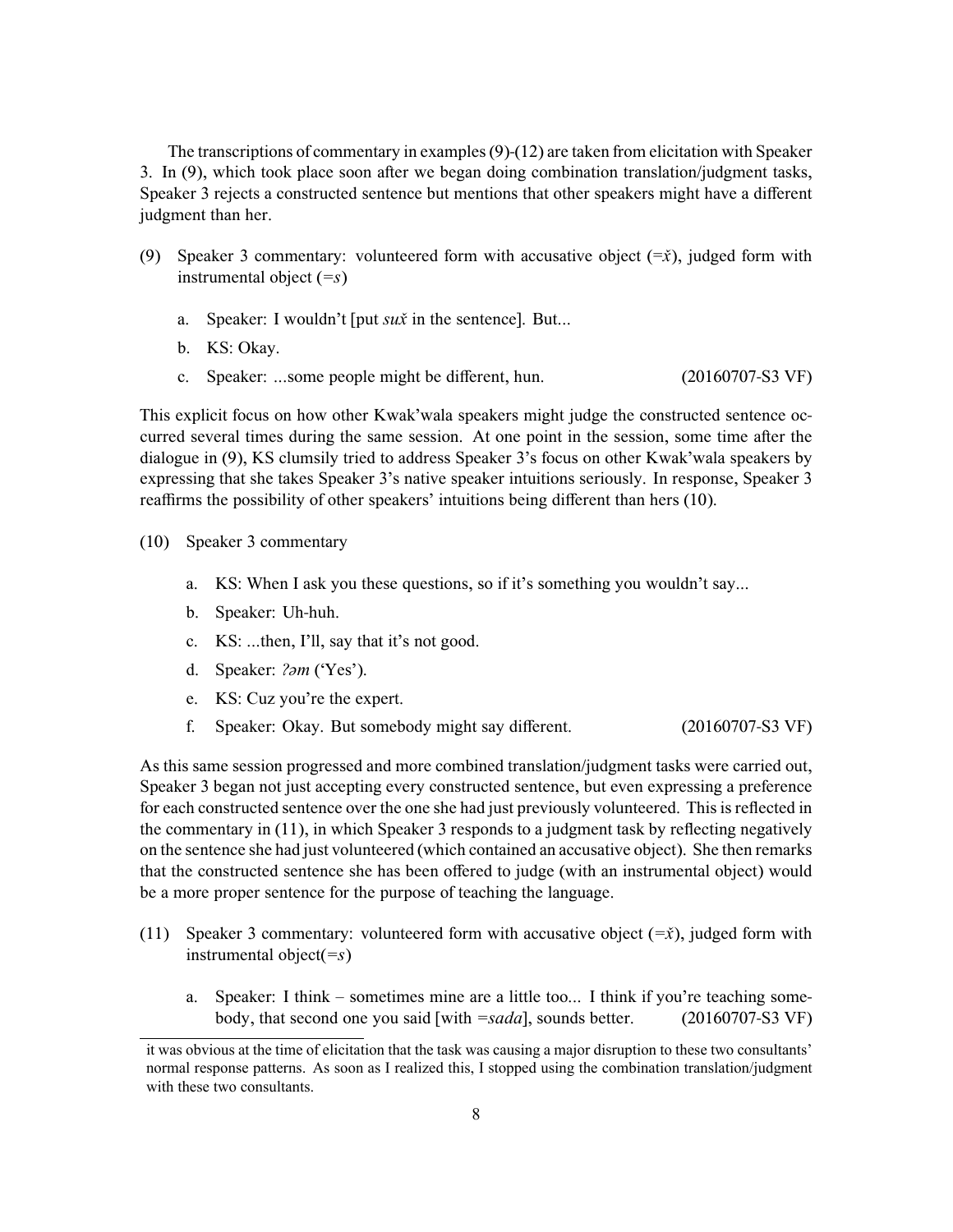At another late point in the same session, Speaker 3 takes this self-criticism one step further and denigrates her own abilities as a speaker (12).

- (12) Speaker 3 commentary: volunteered form with instrumental object (*=s*), judged form with accusative object (*=x̌*)
	- a. Speaker: I think that's the, proper sentence [with  $=\frac{xd}{}$ ]. Hun. Not mine. I always forget a little something. (20160707-S3 VF)

Comments like those in (9)-(12) suggest that something about the combination translation/judgment task is undermining Speaker 3's confidence in her own semantic intuitions, or at least her confidence in her intuitions being representative of the wider Kwak'wala speech community.

Speaker 4's response to the combination translation/judgment task was somewhat different from Speaker 3's, but is similarly symptomatic of an underlying problem with the methodology. The transcript in (13) is taken from the middle of a session with Speaker 4, at a point in time where she had already carried out a number of combination translation/judgment tasks. The reason Speaker 4 gives for preferring the instrumental (*=s*) object is that she believes she uses accusative  $(\overline{-x})$  too often (13e, 13k). She goes on to denigrate her own linguistic abilities, saying she 'may forget to speak the language' (13k). She also remarks that she likes the instrumental case 'now that you brought it to my attention' (13k).

- (13) Speaker 4 commentary
	- a. Speaker: *sa dənəm* ('the rope (INST)').
	- b. KS: And is that better than *x̄a dənəm* ('the rope (ACC)').?
	- c. Speaker. I like *sa*.
	- d. KS: Kay. Does *x̌a*, does it sound weird, or...?
	- e. Speaker: No, I just use it too much.
	- f. KS: Oh.
	- g. Speaker: I like, I'm gonna use *sa*. [...]
	- h. KS: [...] Okay. So, so in that case,  $um I$  still wanna know so for the purpose of teaching...
	- i. Speaker: Yeah, sure.
	- j. KS: ...that sort of thing, if it's okay to say *x̌a* or *sa*.
	- k. Speaker: It's okay. Cuz uh uh, I may forget to speak the language, and I just use *x̌a* all the time. I like *sa*. Now that you brought it to my attention.
	- l. KS: So I wanna know, I wanna know what's possible, and what you like best.
	- m. Speaker: *ʔeʔ* ('Yes.'). Well I like *sa*, cuz I'm not using it, and I want to.

(20160710-S4 VF)

As with Speaker 3, something about the combination translation/judgment task appears to be undermining Speaker 4's confidence in her own ability to make semantic judgments that are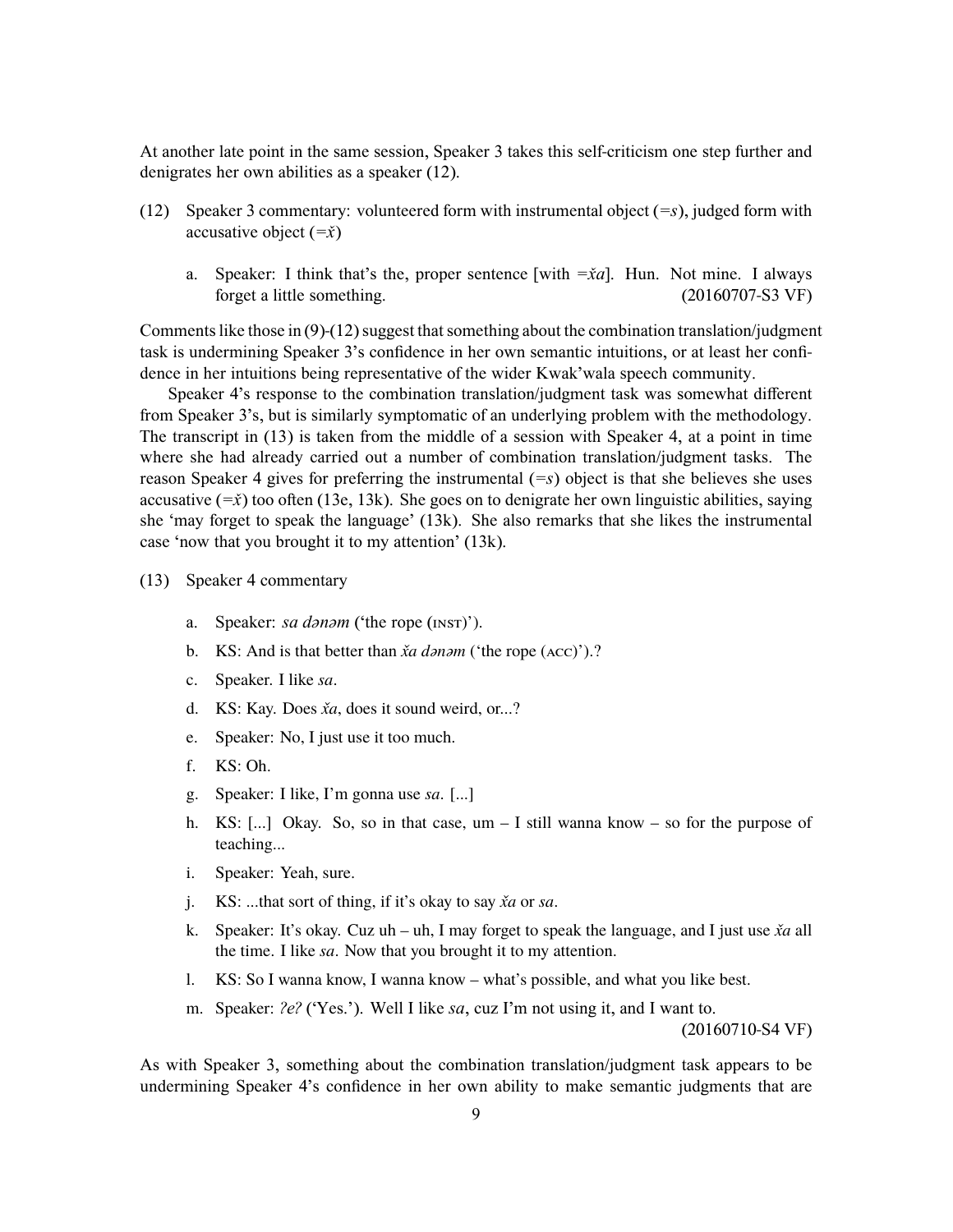representative of the wider Kwak'wala speech community. Instead of offering her own semantic intuitions, Speaker 4 has shifted to providing beliefs about what might be the correct way of saying things according to a hypothetical Kwak'wala speaker.

#### **3 Explaining the problem**

It is important to reiterate that Speaker 3 and Speaker 4 were experienced in carrying out judgment tasks prior to the sessions in which I introduced combination translation/judgment tasks. This suggests that the problems documented in Section 2 are not due to these consultants' inexperience with judgment tasks, but were triggered, rather, by something inherent to the combination translation/judgment task itself, or to the way it was explained to them (more on this point in Section 4). The first mystery to be solved then is the following: what is it about the combination translation/judgment task which led Speaker 3 and Speaker 4 to shift away from offering their own semantic intuitions in judgment tasks?

The first thing to recognize about the combination translation/judgment task is that because of its structure, it is very likely to trigger metalinguistic awareness of what is being studied. This occurs because the constructed sentence is, by design, identical to the consultants' previously volunteered sentence except for one minimal change. In the Kwak'wala situation, whenever the consultant volunteered a sentence with an instrumental object she would subsequently be asked to judge a sentence with an accusative object; and whenever she volunteered a sentence with an accusative object she would subsequently be asked to judge a sentence with an instrumental object. Consultants' attention was immediately drawn to this change in object case marking, leading them to focus their awareness on the difference between instrumental (*=s*) and accusative  $(=\dot{x})$  marking.<sup>10</sup> This diverted their attention away from the more concrete problem of whether the sentence they were in the process of judging was semantically acceptable. For Speaker 3, this shift towards metalinguistic reflection is apparent in (12) in how she directs her commentary not onto the constructed sentence, but onto her own linguistic abilities. For Speaker 4, this tendency towards abstracted reflection is apparent in her expression of the belief in (13) that in general, she is using accusative case too often.

Yet while metalinguistic awareness of the topic under discussion may lay the groundwork for the issues being examined, it is not the core of the problem. Quite often in elicitation, consultants become at least somewhat aware of what is being researched, but this awareness doesn't necessarily alter the way consultants respond to judgment tasks. Nevertheless, metalinguistic awareness does seem to interact badly with another aspect of the combination translation/judgment task's

<sup>&</sup>lt;sup>10</sup>The case markers  $=s$  (instrumental) and  $=\dot{x}$  (accusative) are often followed by other determiners or strings of determiners, such as  $=u\dot{x}$  (=D2) or  $=u\dot{x}da$  (=D2=DET). More precisely then, consultants' awareness became immediately focused on differences between clitic strings encountered in actual examples, such as *=sux̌da* vs.*=x̌ux̌da*, rather than on the more abstracted difference between *=s* and *=x̌*. I will continue in what follows to refer to the difference between instrumental  $(=s)$  and accusative  $(=\dot{x})$ , but note that this is for expository convenience as the reality is more complicated than this. In fact, the definition of a 'minimal' change between the volunteered translation and the constructed sentence as outlined in (4) is technically violated in some of my data, as in, for instance, example (6) where the volunteered form has  $=\dot{x}^w a$  (=ACC=D2=D4) and the constructed sentence has  $=su\dot{x}$  (=INST=D2). It may be that the difference in determiner semantics between these two clitic strings is insignificant enough in the given context that the consultant was willing to overlook it.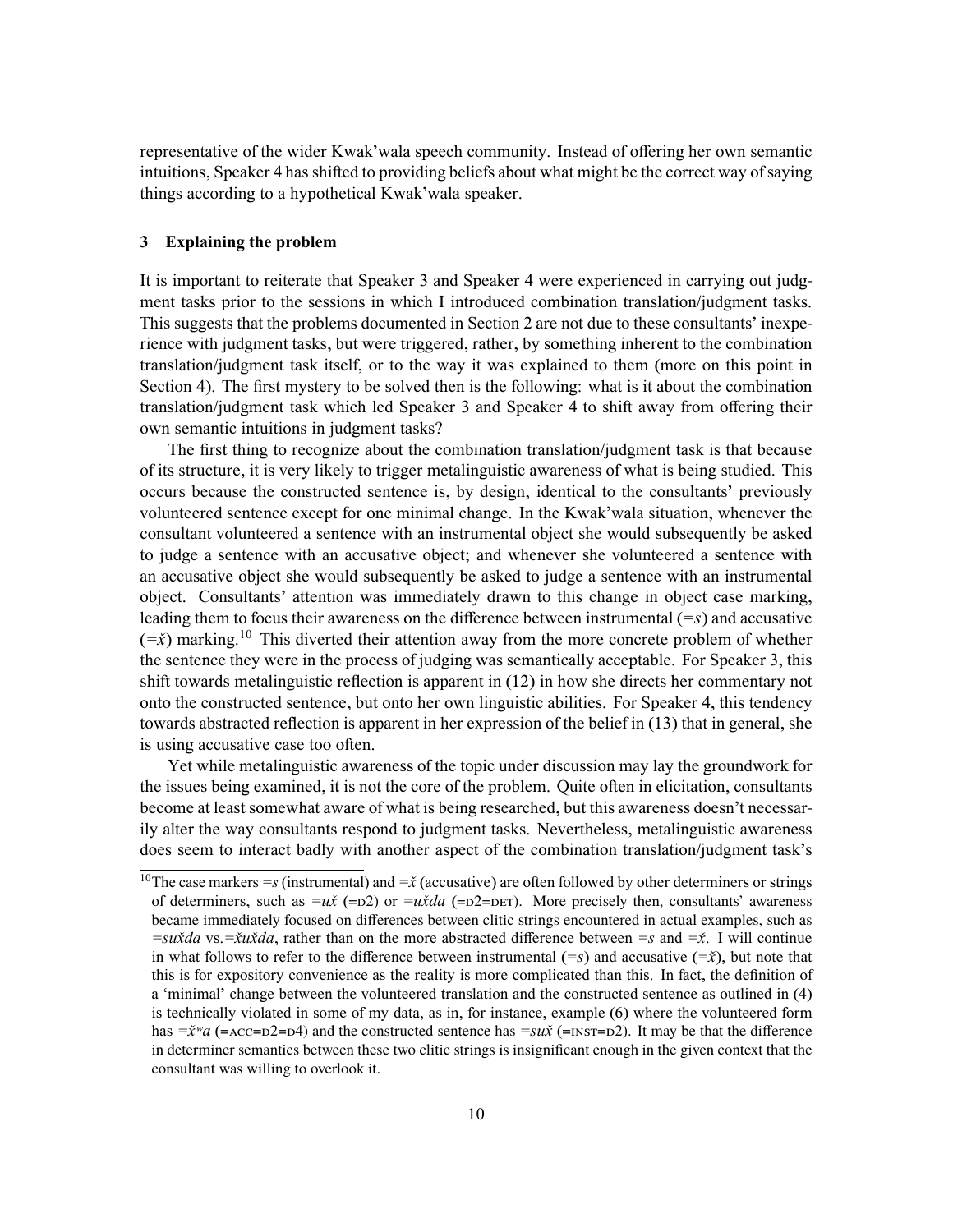structure, which is that the task involves repeatedly asking consultants to judge sentences that are different from the one they just produced.

Consider that from the elicitor's point of view, the sentence that is put forward to the consultant to be judged is constructed on the fly – that is, its construction is based upon whichever sentence the consultant first volunteered. In my Kwak'wala situation, if the consultant volunteered a sentence with an instrumental object the constructed sentence will contain an accusative object, and if the consultant volunteered a sentence with an accusative object the constructed sentence will contain an instrumental object. From the elicitor's perspective, this relation between a consultant's volunteered sentence and the constructed sentence they will be asked to judge is known and taken for granted. From the consultant's point of view, however, this relation between their own volunteered sentence and the constructed sentence they are asked to judge may not be apparent. The consultant may, upon reflection, arrive at the conclusion that the elicitor is always asking about sentences they themselves did not say because their volunteered sentences are deviant in some way. In other words, the consultant may not realize that this is just the way the combination translation/judgment task is designed, and may read into this task structure the implication that their volunteered sentences are not what the elicitor expects to hear.

Imagine that you are the language consultant. You are repeatedly asked to judge sentences which are minimally different from the sentence you just volunteered. You might wonder: *Why is the researcher always asking about sentences that are different from the one I just said? Are my sentences abnormal?* Keep in mind, also, that as the language consultant you know that the elicitor (here KS) works with other language consultants and is therefore in a position to know whether you speak differently than other consultants. Knowing this, you might wonder: *Is the researcher asking about sentences that are different from mine because that is how she has heard other language consultants speak?*

It is not hard to see how reasoning of this sort could arise naturally in response to the structure of the combination translation/judgment task, where the consultant's volunteered sentence is repeatedly being altered and read back for judgment. Reasoning of this sort then has the potential to undermine the consultant's belief that her judgments are representative of those in the wider speech community. Consider that when Speaker 3 first began doing combination translation/judgment tasks, she was still offering her own intuition in the judgment portion of the task (9). It was only later on in the same session, in the course of doing more combination translation/judgment tasks involving object case substitution, that Speaker 3 shifted to accepting every constructed sentence. By the time the dialogues in (11)-(12) were produced, Speaker 3 had shifted her approach to the judgment task entirely. Not only did she now accept every constructed sentence, but she also commented that each constructed sentence was likely to be better than the translation she had previously volunteered. In other words, she had shifted away from providing her personal semantic intuitions towards providing reflections on what might be possible or preferable within the wider community of speakers. Her way of responding to the judgment portion of the task changed over time as she did more of the combination translation/judgment task.

What might lead some consultants to arrive at the conclusion that their judgments are deviant, while others do not? There are several factors, none of which are mutually exclusive, that could increase the likelihood that a particular consultant will come to this conclusion. Firstly, it is sometimes the case that objectively fluent Kwak'wala speakers will express low confidence in their linguistic abilities, whether in general or on a particular day. A consultant who is feeling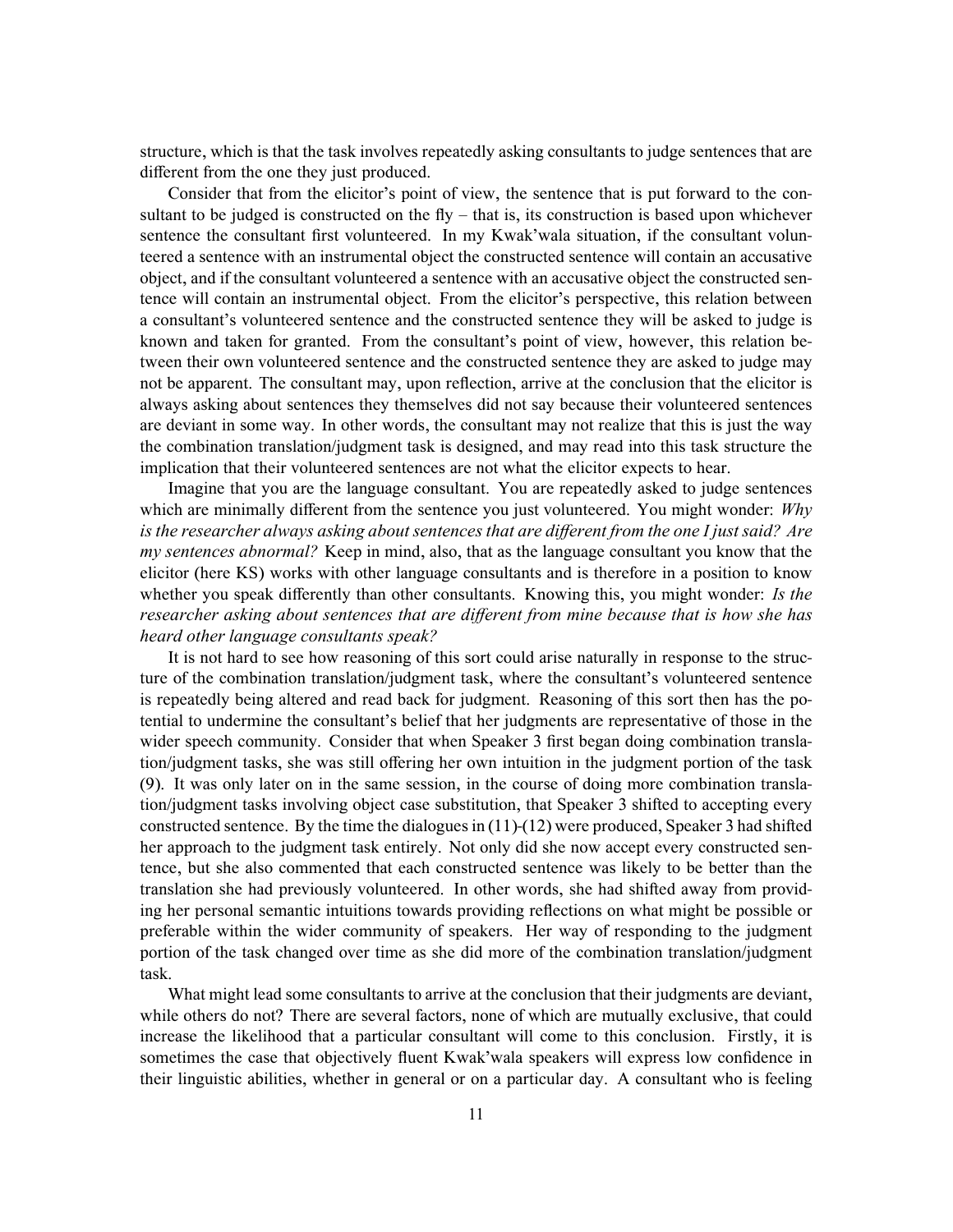insecure about their fluency is more likely to be susceptible to the implication that their linguistic intuitions are deviant. Secondly, a consultant may be particularly susceptible to the implication that their intuitions are deviant if they are hyperaware that their responses might ultimately be used to teach the language. A consultant in such a state could adopt the observed response pattern out of fear of making errors that could then be passed on to learners. The importance of this factor is suggested by Speaker 3's comment in (11) that a form with instrumental case may be preferable "if you're teaching somebody". Finally, a consultant who is looking for clues about why the elicitor is asking the questions she is might begin to construe the elicitor's wording in a prescriptive light. For instance, in (10) KS uses the phrase "not good" to describe something the speaker wouldn't say (10c), while in (10e) she describes the consultant as an "expert". The possibility that a prescriptive frame has been unintentionally invoked is suggested, for instance, by Speaker 3's comment that what she volunteered is not "the proper sentence" (12). While I have endeavoured for years to instil a descriptive frame in which to study Kwak'wala with my consultants, it is always possible that improper wording choices on my part as elicitor could trigger a shift into a prescriptive frame. Caution should always be taken to avoid wording that could steer consultants away from offering their descriptive intuitions and towards the evaluation of prescriptive norms.<sup>11</sup>

Consultants' reflections on what might be possible within the wider speech community can be interesting in their own right, but they are not a valid source of evidence for semantic hypotheses. This is because in general, it is not possible for speakers of any language to make semantic judgments on behalf of other speakers of the same language. In order for the combination translation/judgment task to be used to generate data that is useful for hypothesis testing, something must be done to make sure that consultants' confidence in their own semantic judgments is not undermined in the course of obtaining these judgments.

#### **4 Preventing the problem**

While previously I have identified the problem with the combination translation/judgment task as a structural problem inherent to the task itself, ultimately the task's failure rests on me, the elicitor, for not adequately explaining the task to my consultants.

Successful usage of the combination translation/judgment task relies on the language consultant confidently asserting their native speaker intuitions for the judgment portion of the task. Some examples showing the task being carried out successfully are given in (14)-(15). In (14), the speaker comments that the judged form 'doesn't sound right' (14e) and then reasserts a fragment of the proper form (14g), while in (15), the speaker remarks that the judged form 'sounds legal' (15g). These statements are individual-level judgments expressing these speakers' intuition of what is felicitous in their language. There is no reference in the consultants' commentary below to what other speakers might say about these sentences.

- (14) Speaker 1: Combined translation/judgment task
	- a. KS: And how would you be like, 'Take off that toque!'...?
	- b. Speaker: *lawedas xus budzəxॅ* $\lambda$ *əlax̌!* [c]

<sup>&</sup>lt;sup>11</sup>I am grateful to my two reviewers for inspiring reflection on the factors discussed here.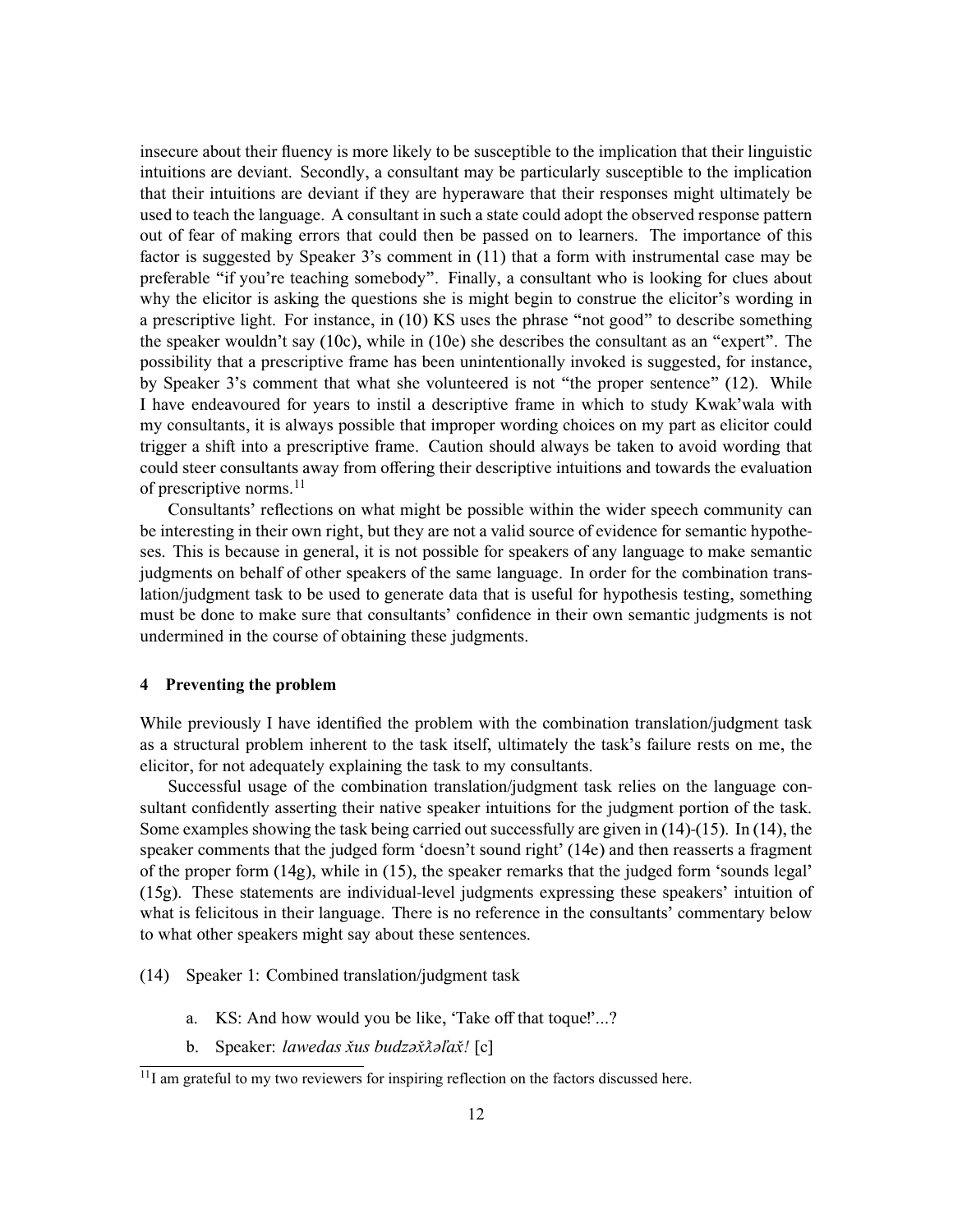|      | $\mathbf{c}$ . | lawedas<br>$\check{x}$ us<br>budzaž<br>Xalaž!<br>$-x$ ?id -a =s = $\check{\mathbf{x}}$<br>budzaž<br>Xalaž<br>lawe<br>$=$ us<br>come.off -BEC -A = $2$ =ACC = 2.poss toque<br>'Take off your toque (ACC)!'<br>$(20160804-S1 \text{ VF})$                                                                                             |
|------|----------------|-------------------------------------------------------------------------------------------------------------------------------------------------------------------------------------------------------------------------------------------------------------------------------------------------------------------------------------|
|      | d.             | KS: And can you ever say, <i>lawedas sus budza</i> xtala? [h]                                                                                                                                                                                                                                                                       |
|      | e.             | Speaker: laweda?s sus, no, it doesn't sound right.                                                                                                                                                                                                                                                                                  |
|      | f.             | KS: Kay.                                                                                                                                                                                                                                                                                                                            |
|      | g.             | Speaker: It's gotta be <i>xus!</i>                                                                                                                                                                                                                                                                                                  |
|      |                | h. #lawedas<br>budzaž<br>Xaľaž<br>sus<br>$-x$ ?id -a =s =s<br>budzə x həlax<br>lawe<br>$=$ us<br>come.off -BEC -A = $2$ =INST = 2.poss toque<br>'Take off your toque (INST)!'<br>$(20160804-S1$ JF)                                                                                                                                 |
| (15) |                | Speaker 2: Combined translation/judgment task                                                                                                                                                                                                                                                                                       |
|      | a.             | KS: And if we wanted to specify that it was a green hat                                                                                                                                                                                                                                                                             |
|      | $\mathbf{b}$ . | Speaker: Mhm.                                                                                                                                                                                                                                                                                                                       |
|      | $\mathbf{c}$ . | KS:  how would we do that? He 'put a green hat on'.                                                                                                                                                                                                                                                                                 |
|      | d.             | Speaker: $\lambda$ atamduž Eddie sa łanža $\lambda$ atamł. [e]                                                                                                                                                                                                                                                                      |
|      | e.             | <b><i><u>A</u></i></b> otomduž<br>łənxa <i>A</i> ətəmł<br>Eddie sa<br>$-(\check{g})$ əm -x?id =u $\check{x}$ Eddie =s<br>tan x<br>λət<br>$=a$<br>overhang -face - $BEC = D2$ Eddie = $INST = D4$<br>green<br>'Eddie put on a green hat (INST).'<br>$(20160707-S2 \,\mathrm{VF})$                                                    |
|      | f.             | KS: Can I say $\lambda$ <i>atamdux̆ Eddie <b>x</b>̃a tanx̃a <math>\lambda</math>atamt</i> ? [h]                                                                                                                                                                                                                                     |
|      | g.             | Speaker: $\lambda$ ətəm $\lambda$ ətəmdux Eddie xa tənxa $\lambda$ ətəmt. [h] That sounds legal.                                                                                                                                                                                                                                    |
|      | h.             | <b>X</b> ətəmdux<br>Eddie <b>x</b> a<br>tan xa<br><b>A</b> at a m<br>$-(\check{g})$ əm -x?id =u $\check{x}$ Eddie = $\check{x}$ = a $\check{f}$ ən $\check{x}$ -a $\check{h}$ ətəm $\check{f}$<br>λət<br>overhang -face<br>-BEC = $D2$ Eddie = $ACC$ = $D4$ green -A hat<br>'Eddie put on a green hat (ACC).'<br>$(20160707-S2$ JF) |

For the combination translation/judgment task to work correctly, clear communication with the consultant is needed on two topics. First, the consultant needs to understand the steps of the task, and second, they should also understand the importance of providing individual intuitions as a native speaker of the language.

A hypothetical task description which covers these topics is offered in (16).

(16) Sample description: Combination translation/judgment task First, I am going to present a situation to you, and then I am going to ask you to translate a sentence from English into Kwak'wala which fits this situation. After that, I am going to take whatever Kwak'wala sentence you just gave me, and I'm going to change it a little bit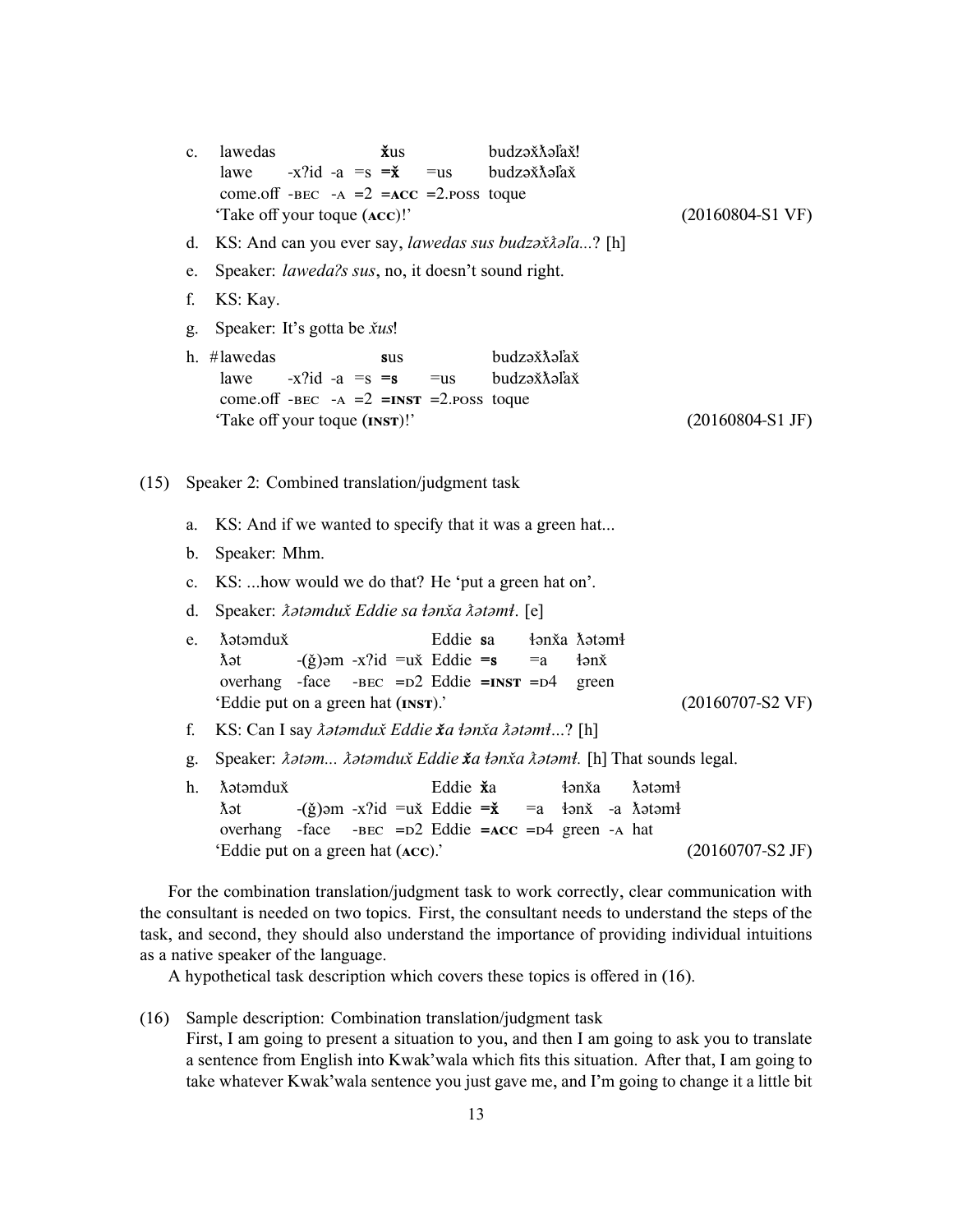and say it back to you. At this point, I would like you to tell me whether or not the changed sentence makes sense in the situation we are talking about. Does the changed version of your sentence still fit the situation we're talking about, or does it sound funny to you? Has the meaning changed? Since I am not a native speaker, I have no way of knowing whether the change I've made to the sentence you gave me makes sense or not. I am interested in your personal judgment of this sentence, as you are a native speaker and possess special knowledge of the language that non-speakers like me do not have.

The sample task description in (16) includes an explanation of how each sentence to be judged is related to a sentence the consultant has volunteered. This information is included because it is important for the consultant to understand that the sentences she will judge are constructed based on the sentences she will volunteer and are not, crucially, sentences that the elicitor secretly believes to be correct. Another point of emphasis in (16) is the importance of providing native speaker intuitions as judgments. This idea is framed in terms of the special knowledge the consultant possesses as a native speaker of the language, the intention being to communicate to the consultant the singular importance of their intuitions. For those who work with multiple consultants, it may also be important to discuss the dimensions of linguistic variation that exist within every language community. Ideally, the task description in (16) should lead into a productive dialogue between the elicitor and the consultant in order to clarify any concepts or parts of the process that are hard to understand.

Explaining the combination translation/judgment task in a clear and informative way provides a mechanism for preventing the problems with the combination translation/judgment task discussed earlier. What about fixing a problem situation that has already arisen, such as in my fieldwork situation? In my case, I decided to stop doing combination translation/judgment tasks with Speaker 3 and Speaker 4, and to date have not reintroduced this method into elicitation with these consultants. While I am optimistic that with greater care and attention paid to the task description, the combination translation/judgment task could be carried out once more with these consultants, I am also wary of the dire consequences if we were to fall into familiar patterns. I have therefore left the question open as to whether it is possible to fix the problem once it has arisen.

Finally, it is worth noting that in order to avoid the perils of the combination translation/judgment task entirely, one could achieve the same outcome by eliciting translations in one session and the associated judgments in a different session. In my own fieldwork, I have often done this. The downside of this bifurcation is that it takes almost twice as long to elicit the same data, since it requires that each context be introduced in two different sessions. This downside becomes significant when there are limitations to the time or resources available to engage in fieldwork, as may often be the case when working with elderly speakers of endangered languages.

#### **5 Conclusion**

While the implementation of the combination translation/judgment task described in this paper, as well as the problems this implementation led to, were specific to my Kwak'wala fieldwork situation, the methodological issues raised here are relevant for any fieldworker interested in adapting this method to their fieldwork situation. When carried out successfully, the combination translation/judgment task can be extremely useful for generating ample semantic data in a relatively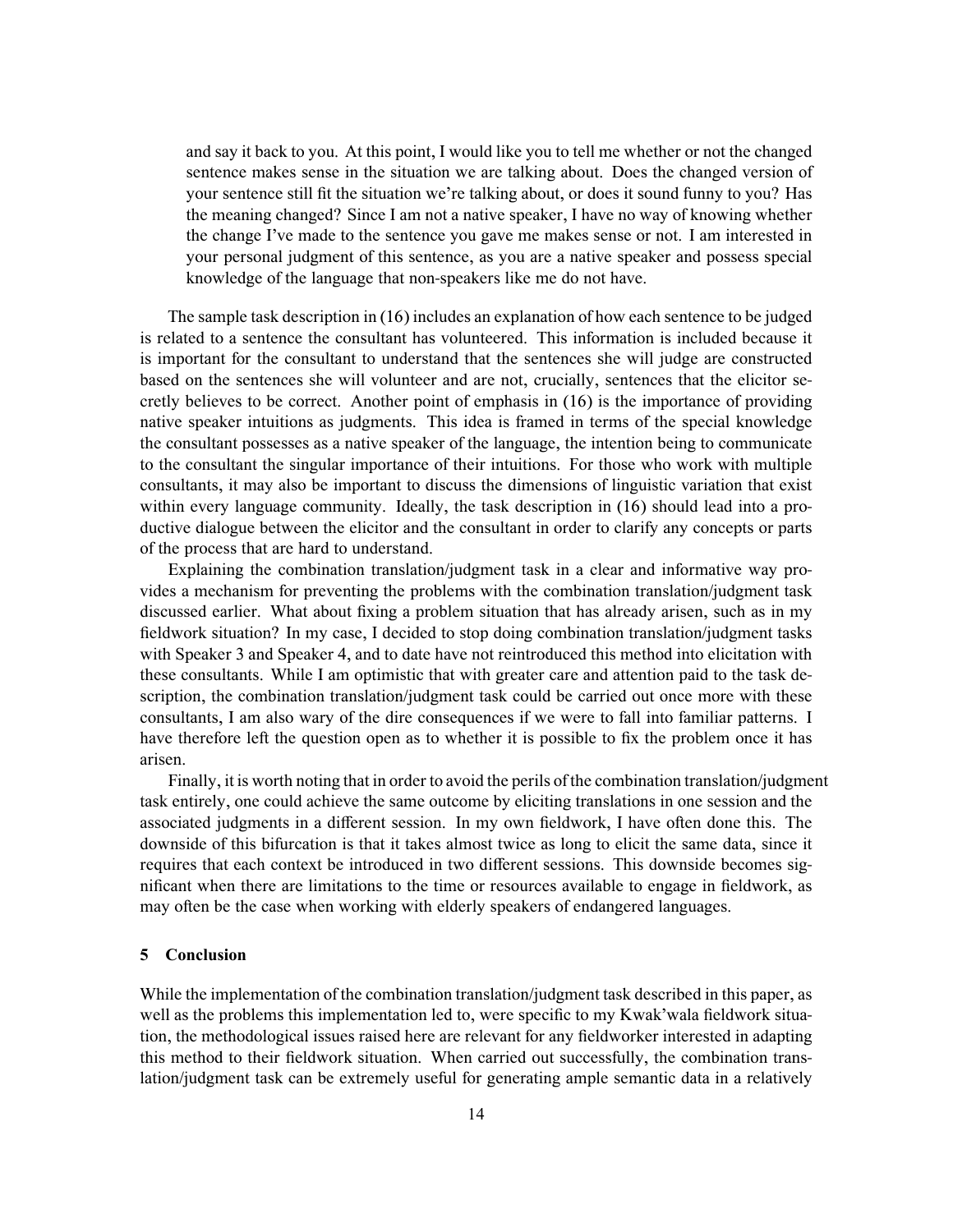short amount of time. However, the discovery that the structure of the task can bias even experienced language consultants towards questioning their own semantic judgments means that great care must be taken to execute the task correctly.

We have seen that the combination translation/judgment task has a high likelihood of generating metalinguistic awareness of the phenomenon being studied. While this is something to be aware of when using this methodology, it is not a reason to discount it. For two of my language consultants using this method, having heightened awareness of object case marking did not affect the way they carried out the task. For two other consultants, however, heightened awareness of object case marking interacted with the structure of the task, ultimately leading to the problems I've described above. To mitigate the risks associated with generating metalinguistic awareness, the elicitor should aim to keep the amount of time spent in metalinguistic reflection during a session to a minimum. To this end, the combination translation/judgment task should be carried out alongside other methods of data collection which have less of a propensity to generate metalinguistic awareness, such as translation tasks in isolation from judgment tasks or storyboards. Moreover, because it is iteration of the combination translation/judgment task which can lead to trouble, care should always be taken to avoid immoderate iteration of the task in any single session.

Generalizing beyond the fieldwork context explored here, this paper should serve as a cautionary tale for all fieldworkers about the perils of repeatedly asking consultants to judge sentences that are minimally different from the sentence the consultant just volunteered. I have argued that iterated judgments of this sort carry the risk of implying that the consultants' volunteered sentences are deviant in some way. This, in turn, can lead some consultants to lose confidence in their semantic judgments – or, at least, in their judgments being representative of the wider speech community. The result is that consultants end up shifting away from offering their semantic intuitions in the judgment portion of the task, towards offering guesses about what might be semantically acceptable within the wider community. Not only does this process result in unusable data for the researcher, but it can result in much worse. Fieldworkers have an ethical responsibility to support and empower language consultants in sharing their knowledge and expertise. If the combination translation/judgment task leads to a situation that undermines a consultant's confidence in their linguistic abilities, then there is no worse possible outcome from an ethical perspective.

Fortunately, by being careful and informative in the way we explain the task to consultants we can prevent this worst possible outcome. We may also benefit from seeing the process of describing tasks to our consultants in a new way – as an opportunity to communicate our appreciation for the invaluable intuitive knowledge that language consultants are willing to share with us.

## **References**

- Bohnemeyer, Jürgen. 2015. A practical epistemology for semantic elicitation in the field and elsewhere. In *Methodologies in semantic fieldwork*, ed. by Ryan Bochnak and Lisa Matthewson, 13-46. Oxford: Oxford University Press.
- Matthewson, Lisa. 2004. On the methodology of semantic fieldwork. *International Journal of American Linguistics* 70(4). 369-415.

Sardinha, Katie. 2016. The semantics of object case marking in Kwak'wala. In *SULA 9: Pro-*